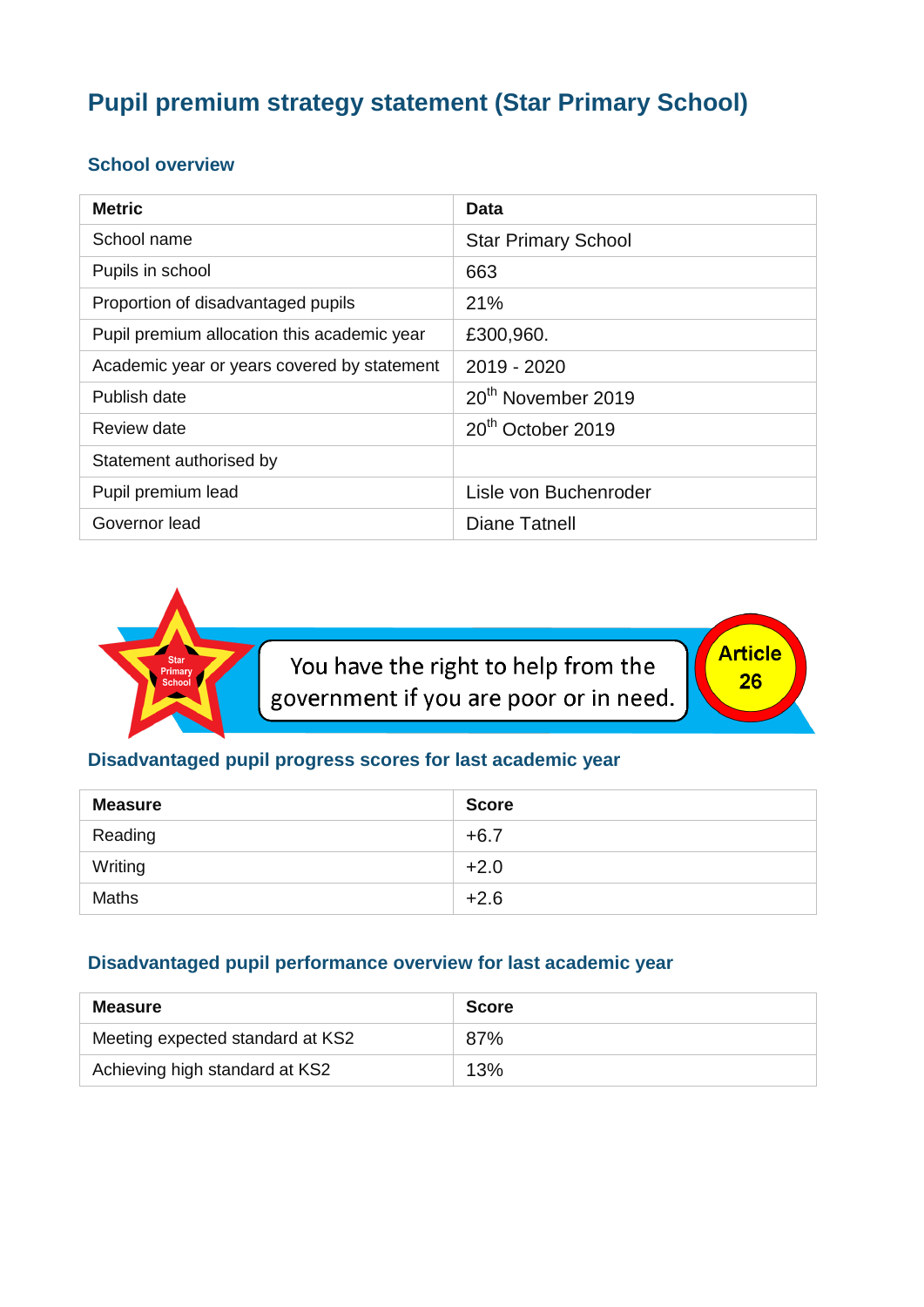### **Strategy aims for disadvantaged pupils**

| <b>Measure</b>                                   | <b>Activity</b>                                                                                                                                                           |
|--------------------------------------------------|---------------------------------------------------------------------------------------------------------------------------------------------------------------------------|
| <b>Priority 1</b>                                | Ensure Pupil Premium children make more than<br>expected progress in order to diminish any<br>differences in learning by continuing to deliver<br>quality first teaching. |
| <b>Priority 2</b>                                | To provide all our pupils with a balanced and<br>enriched curriculum that motivates, inspires and<br>engages, specifically focusing on increasing physical<br>activity.   |
| Barriers to learning these<br>priorities address | Ensuring staff use evidence-based whole-class<br>teaching interventions                                                                                                   |
| Projected spending                               | £62,000                                                                                                                                                                   |

### **Teaching priorities for current academic year**

| Aim                            | <b>Target</b>                                                                           | <b>Target date</b> |
|--------------------------------|-----------------------------------------------------------------------------------------|--------------------|
| Progress in Reading            | Continue to achieve at least national<br>average progress scores in KS2 Reading.        | Sept 2020          |
| Progress in Writing            | Continue to achieve at least national<br>average progress scores in KS2 Writing.        | Sept 2020          |
| <b>Progress in Mathematics</b> | Continue to achieve at least national<br>average progress scores in KS2<br>Mathematics. | Sept 2020          |
| <b>Phonics</b>                 | Achieve local authority average expected<br>standard in PSC                             | Sept 2020          |
| Other                          | To maintain high attendance levels.                                                     | <b>Sept 2020</b>   |

#### **Remember to focus support on disadvantaged pupils reaching the expected standard in phonics check at end of Y1**

| <b>Measure</b> | <b>Activity</b>                                                                                                                                                                                                   |
|----------------|-------------------------------------------------------------------------------------------------------------------------------------------------------------------------------------------------------------------|
| Priority 1     | To continue to resource all KS2 year groups with an<br>additional teacher; to facilitate four classes with low<br>pupil numbers (no more than 23/24).                                                             |
| Priority 2     | Commitment to having two qualified teachers in the<br>nursery and additional support staff across EYFS.<br>This will ensure high quality interactions with adults<br>to develop communication and language skills |
| Priority 3     | Employ GTA's to ensure all children are supported<br>appropriately and effectively, particularly in Year 1                                                                                                        |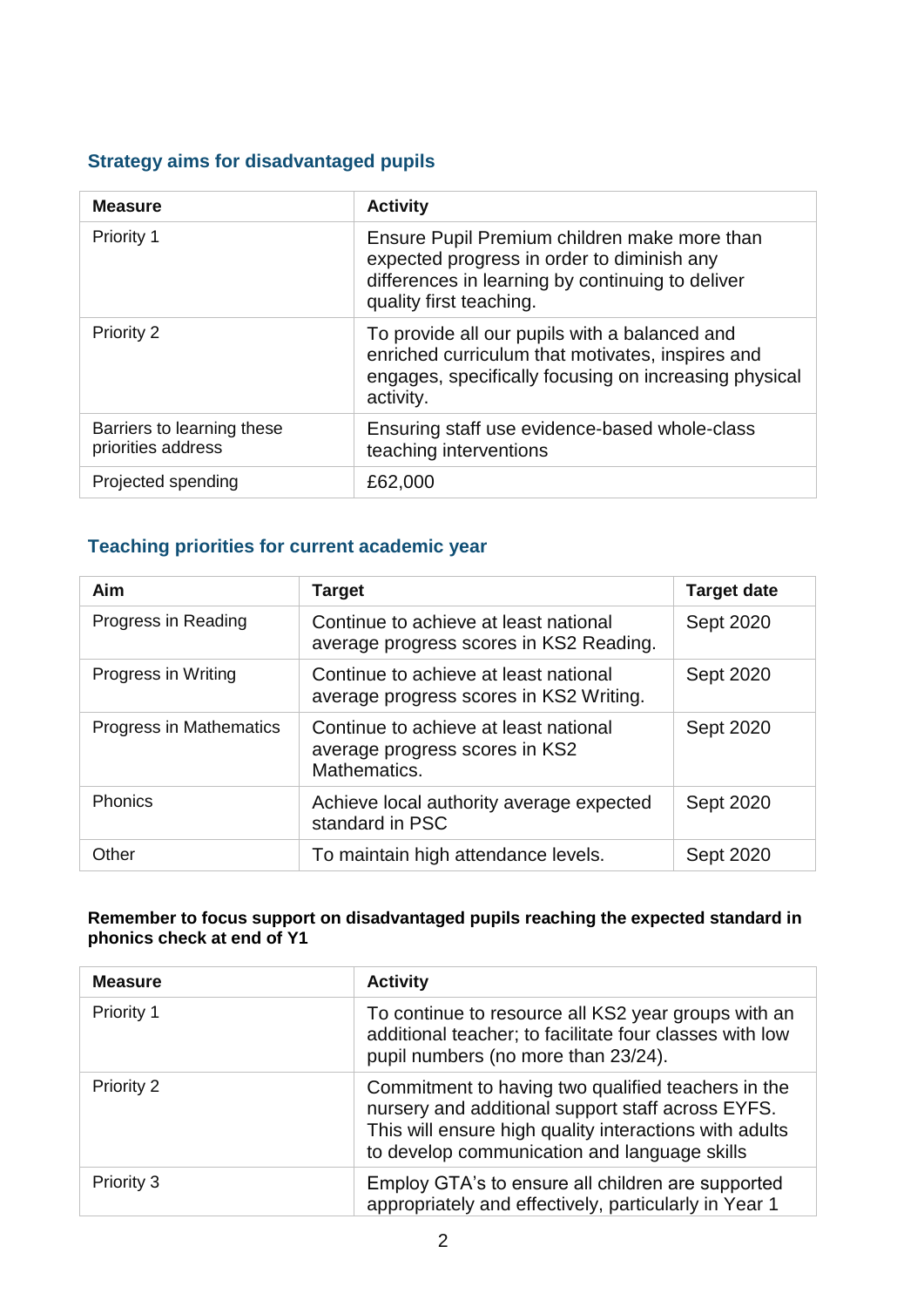|                                                  | phonics.                                                                                                                    |
|--------------------------------------------------|-----------------------------------------------------------------------------------------------------------------------------|
| Barriers to learning these<br>priorities address | Speech and language concerns in some<br>disadvantaged pupils lead in some cases to<br>communication and behavioural issues. |
| Projected spending                               | £113,720                                                                                                                    |

## **Targeted academic support for current academic year**

| <b>Measure</b>                                   | <b>Activity</b>                                                                                                                                                                              |
|--------------------------------------------------|----------------------------------------------------------------------------------------------------------------------------------------------------------------------------------------------|
| Priority 1                                       | Whole school approach: Speech and language<br>programs delivered by therapist employed one day<br>per week. The individualised speech and language<br>programme is continued by trained TAs. |
| <b>Priority 2</b>                                | For all looked after pupil's emotional wellbeing and<br>developmental growth to be improved.                                                                                                 |
| Barriers to learning these<br>priorities address | Low aspirations from the home environment.                                                                                                                                                   |
| Projected spending                               | £50,000                                                                                                                                                                                      |

## **Wider strategies for current academic year**

| <b>Measure</b>                                   | <b>Activity</b>                                                                                                                                                                                                                    |
|--------------------------------------------------|------------------------------------------------------------------------------------------------------------------------------------------------------------------------------------------------------------------------------------|
| Priority 1                                       | Extra-curricular enrichment opportunities such as<br>Festival of Voices and sports enrichment. Also<br>subsidising residential excursions to the Lake District<br>by year 6, visiting York with year 4 and camping with<br>year 3. |
| <b>Priority 2</b>                                | To continue to employ a Community Wellbeing<br>Advocate leading on community events and<br>improving links with parents through workshops.                                                                                         |
| Barriers to learning these<br>priorities address | Accesses to external opportunities to develop the<br>whole child, such as drama and football clubs are<br>not always pursued.                                                                                                      |
| Projected spending                               | £75,240                                                                                                                                                                                                                            |

## **Monitoring and Implementation**

| Area     | <b>Challenge</b>                                                                                 | <b>Mitigating action</b>                                                                                                                                                                     |
|----------|--------------------------------------------------------------------------------------------------|----------------------------------------------------------------------------------------------------------------------------------------------------------------------------------------------|
| Teaching | Below average attainment<br>on entry to nursery and to<br>reception for<br>disadvantaged pupils. | Develop links within the community<br>through our Community Wellbeing<br>Advocate and offering parent and<br>toddler groups for targeted<br>audiences.<br>Redevelopment of nursery provision |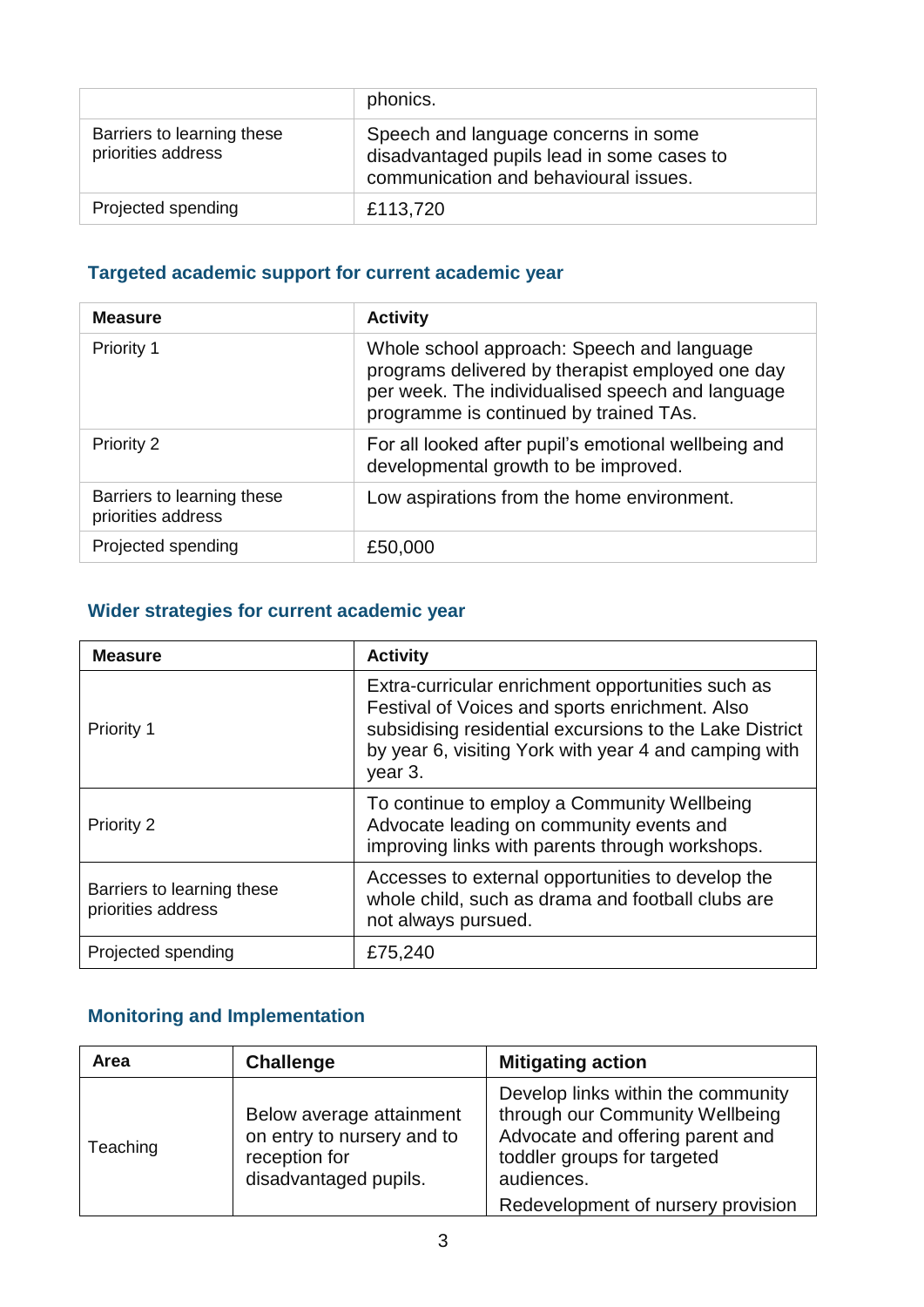|                  |                                                                                                                                                                                     | to achieve accelerated closing of<br>gaps.                                                                                                                                                                                                                                                                |
|------------------|-------------------------------------------------------------------------------------------------------------------------------------------------------------------------------------|-----------------------------------------------------------------------------------------------------------------------------------------------------------------------------------------------------------------------------------------------------------------------------------------------------------|
| Targeted support | Many pupils eligible for<br>pupil premium also have<br>other factors such as<br>SEND, gender, ethnicity,<br>term of birth to consider<br>when planning successful<br>interventions. | Work closely with all stakeholders;<br>SENCO, class teachers, external<br>agencies and parents to ensure<br>consistency in approaches and<br>targets.                                                                                                                                                     |
| Wider strategies | Engaging the families<br>facing most challenges                                                                                                                                     | Use our school pastoral team<br>(Community Wellbeing Advocate,<br>Learning mentor and Safeguarding<br>Officer) coupled with other LA<br>agencies to overcome any difficulties<br>with Early Help intervention.<br>Focus on school based community<br>events such as Winter Market and<br>Summer Festival. |

## **Review: last year's aims and outcomes**

| Aim                                | <b>Outcome</b>                                                                                                                                                                                                                      |
|------------------------------------|-------------------------------------------------------------------------------------------------------------------------------------------------------------------------------------------------------------------------------------|
| Progress in Reading and<br>Writing | Rapid improvement in disadvantaged pupil progress from<br>2018 to 2019 in meeting expected standard in reading<br>and writing in KS1.                                                                                               |
|                                    | KS2 continues to increase in meeting bother the expected<br>and higher standards.                                                                                                                                                   |
| Progress in Mathematics            | Attainment of KS1 disadvantaged pupils continues to<br>increase, especially with the higher attainment increasing<br>by 12% to 34%.                                                                                                 |
|                                    | Continue to focus on disadvantaged pupils making the<br>higher standard in KS2.                                                                                                                                                     |
| <b>Phonics</b>                     | Exceeded disadvantaged national average ahead of<br>projection following introduction of new phonics scheme<br>and staff training. New aim of disadvantaged pupils<br>meeting national average for all pupils by September<br>2021. |
|                                    | To improve the percentage of pupil premium children<br>working at expected standard in reading and writing in<br>KS <sub>1</sub>                                                                                                    |
|                                    | 82.6 % of disadvantaged pupils passed the Phonics Skills<br>Test, slightly above the national average of 82%.                                                                                                                       |
|                                    | Decrease on number of disadvantaged pupil who passed<br>the phonics test (-4.9%) in comparison to previous year                                                                                                                     |